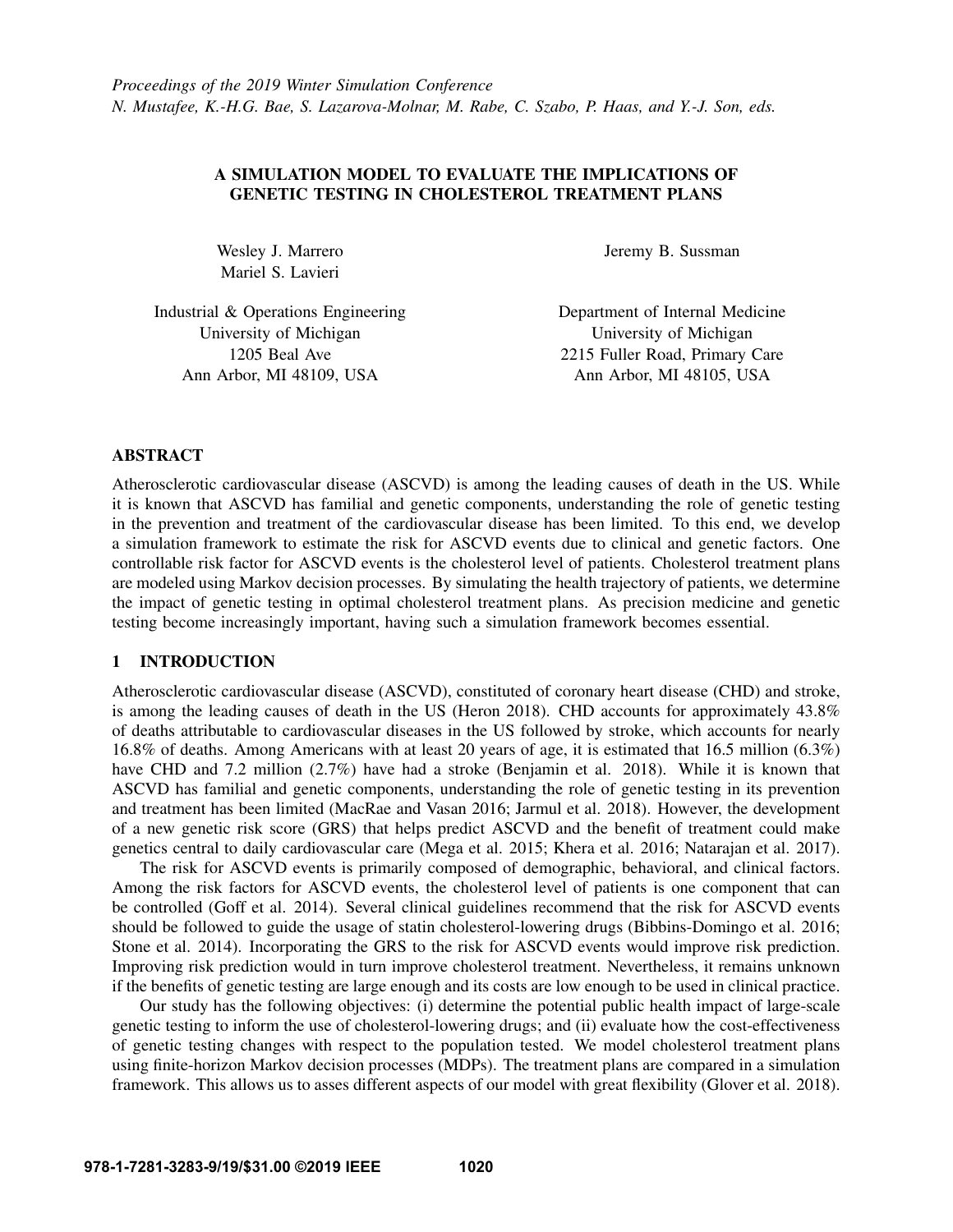This paper is organized as follows. We begin by providing a review of the relevant literature in Section [2.](#page-1-0) In Section [3,](#page-1-1) we present our simulation framework along with our selection of data and parameters to characterize a population of adults in the US. We present our results in Section [4.](#page-5-0) Finally, conclusions and future research directions are discussed in Section [5.](#page-7-0)

## <span id="page-1-0"></span>2 LITERATURE REVIEW

The relevant literature to this research lies in the following fields: (1) risk prediction models that incorporate genetic information; (2) treatment decision models for patients at risk of cardiovascular diseases; and (3) simulation models that incorporate patients' risk of cardiovascular diseases. We highlight some prominent papers in each category and briefly describe how our proposed methodology differs from them.

Risk prediction models that incorporate genetic information have been previously developed in the literature. [Sun et al. \(2007\)](#page-11-1) presented a model to improve the prognosis of breast cancer using genetic and clinical markers. Abraham and coauthors created a predictive model for Celiac disease based on genome-wide single nucleotide polymorphisms profiles [\(Abraham et al. 2014\)](#page-9-4). The authors also presented an extensive analysis of multiple statistical models for the prediction of Celiac disease, diabetes, and Crohn's disease using genome-wide single nucleotide polymorphisms profiles [\(Abraham et al. 2013\)](#page-9-5). Although these models use genetic information to predict the risk for adverse events, none of them have been used to improve decision making.

Treatment decision models for patients at risk of cardiovascular diseases have also been previously developed in literature [\(Cooper et al. 2006\)](#page-9-6). [Hauskrecht and Fraser \(2000\)](#page-10-6) modeled ischemic heart disease treatment plans using a partially observable Markov decision process (POMDP). Denton and coauthors constructed an MDP model to determine the optimal time for starting cholesterol medications in patients with diabetes [\(Denton et al. 2009\)](#page-9-7). [Mason et al. \(2014\)](#page-10-7) extended this work by determining the optimal timing of blood pressure and cholesterol medications in patients with diabetes. [Schell et al. \(2016\)](#page-11-2) developed a method to approximate optimal hypertension treatment policies derived with an MDP. Nevertheless, none of these models incorporate genetic information to guide treatment plans.

Researchers have also developed simulation models to evaluate therapies for patients at risk of cardiovascular diseases. [Liu et al. \(2018\)](#page-10-8) created a system dynamics model to study the cost-effectiveness of different diabetes treatment options. [Fonarow et al. \(2017\)](#page-9-8) used a simulation model to project the lifetime costs and quality-adjusted life-years (QALYs) and evaluate the cost-effectiveness of evolocumab when added to standard cholesterol background therapy. Pandya and coauthors developed a microsimulation model to estimate the cost-effectiveness of various 10-year ASCVD risk thresholds that could be used in the American College of Cardiology and the American Heart Association's (ACC/AHA) cholesterol treatment guidelines [\(Pandya et al. 2015\)](#page-11-3). Other simulation studies that consider patients' risk for cardiovascular diseases include [\(Cannon et al. 2017\)](#page-9-9) and [\(Ferranti and de Freitas Filho 2011\)](#page-9-10). These papers differ from ours in that none of them incorporate the risk for cardiovascular events due to genetic factors. Our research is a step towards understanding the impact of genetic testing in the prevention and treatment of ASCVD.

## <span id="page-1-1"></span>3 SIMULATION FRAMEWORK

We use a large representative sample of the US population to understand the implications of genetic testing. To find a group for whom genetic testing is most likely to influence their care, we use the US Preventive Services Task Force (USPSTF) statin guidelines [\(Bibbins-Domingo et al. 2016\)](#page-9-2). We model the health status of each patient as a Markov chain and simulate their state trajectory over a 10-year planning horizon. The trajectory of a single patient in our modeling framework is summarized in Figure [1.](#page-2-0)

Before the start of the simulation, we calculate each patient's 1-year risk for ASCVD events at each year  $t = 0, 1, \ldots, T-1$  using risk scores that are and are not informed by genetic information. We then estimate transition probabilities based on each risk score. The transition probabilities are used to determine treatment strategies using clinical information only and clinical and genetic information.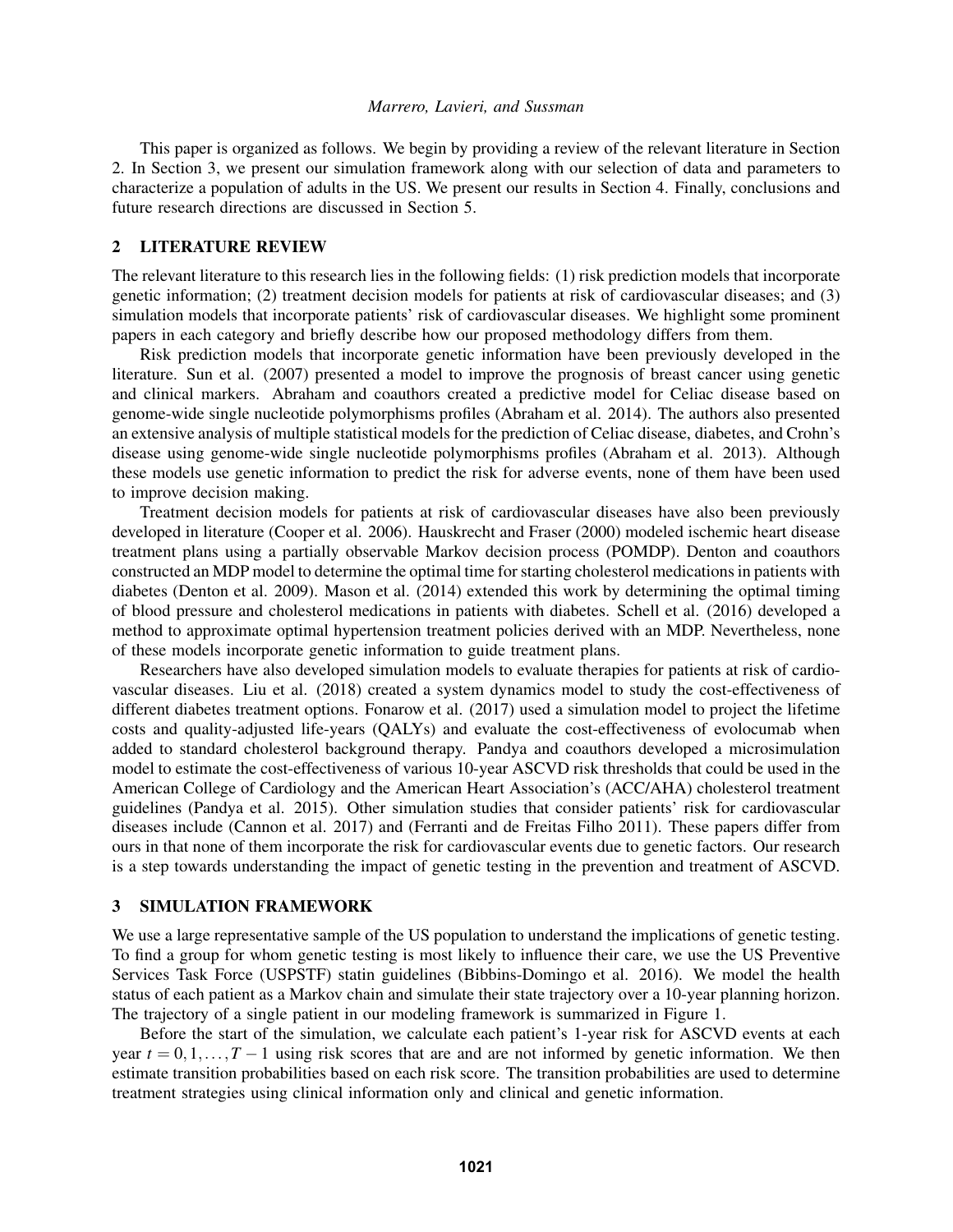We compare the outcomes of every patient under each treatment strategy at every replication  $k =$ 1,2,...,*K* and year *t*. Since genetic variants play a role in each patient's health (independent of whether or not they have received genetic testing), the health trajectory of each patient progresses from year *t* to year  $t + 1$  according to the risk score informed by clinical and genetic information. Finally, we estimate the lifetime effects of the treatment strategies on every patient, represented by the terminal time period *T*. The simulation ends once the planning horizon of each patient is simulated *K* times.



<span id="page-2-0"></span>Figure 1: Summary of simulation framework for a single patient.

We describe our data, risk scores, and treatment strategies in more detail in the following subsections.

## 3.1 Data

We use data from the National Health and Nutrition Examination Survey (NHANES) from 2009 to 2014 to parameterize our model [\(Centers for Disease Control and Prevention 2017\)](#page-9-11). Our sample is composed of adult Caucasian and African-American patients from 40 to 75 years old with no history of ASCVD and a low-density lipoprotein (LDL) of less than 190 mg/dL.

To obtain our population, we first impute missing data using the MissForest package in R [\(Stekhoven](#page-11-4) [and Buhlmann 2012\)](#page-11-4). We then create a synthetic dataset based on the NHANES sampling weights that represent the approximately 93.55 million people who meet the eligibility criteria. We use nonparametric classification and regression trees and the synthpop package in R to generate the synthetic dataset [\(Nowok](#page-10-9) [et al. 2016\)](#page-10-9). Since risk factors may change over time, we estimate their progression over the 10-year planning horizon with linear regression. We regress systolic blood pressure (SBP), high-density lipoprotein (HDL), LDL, and total cholesterol (TC) on age, gender, race, smoking status, diabetes status, and cholesterol treatment status to predict their change over time. Based on clinical expertise, we code every cholesterollowering drug as a moderate intensity statin with the exception of atorvastatin and rosuvastatin, which are coded as high intensity statins.

Our final population is determined on the basis of the USPSTF statin guidelines [\(Bibbins-Domingo](#page-9-2) [et al. 2016\)](#page-9-2). Based on discussions with our clinical collaborators, we perform genetic testing on any patient whose risk for ASCVD events at the first year of our study would be sufficiently different after the addition of genetic information. Please refer to [Marrero et al. \(2019\)](#page-10-10) for a complete description of the population that receives genetic testing.

## 3.2 Risk Scores

The risk for ASCVD events due to clinical factors of each patient per year is measured using an existing pooled cohort equations (PCE) risk score [\(Goff et al. 2014\)](#page-9-1). This risk score is based on a proportional hazards model with age, gender, race, smoking status, diabetes status, SBP, HDL, and TC as explanatory variables. Based on clinical expertise, we assume independence among the ASCVD events. Moreover, we assume that 60% of the ASCVD risk is due to CHD events [\(Benjamin et al. 2018\)](#page-9-0).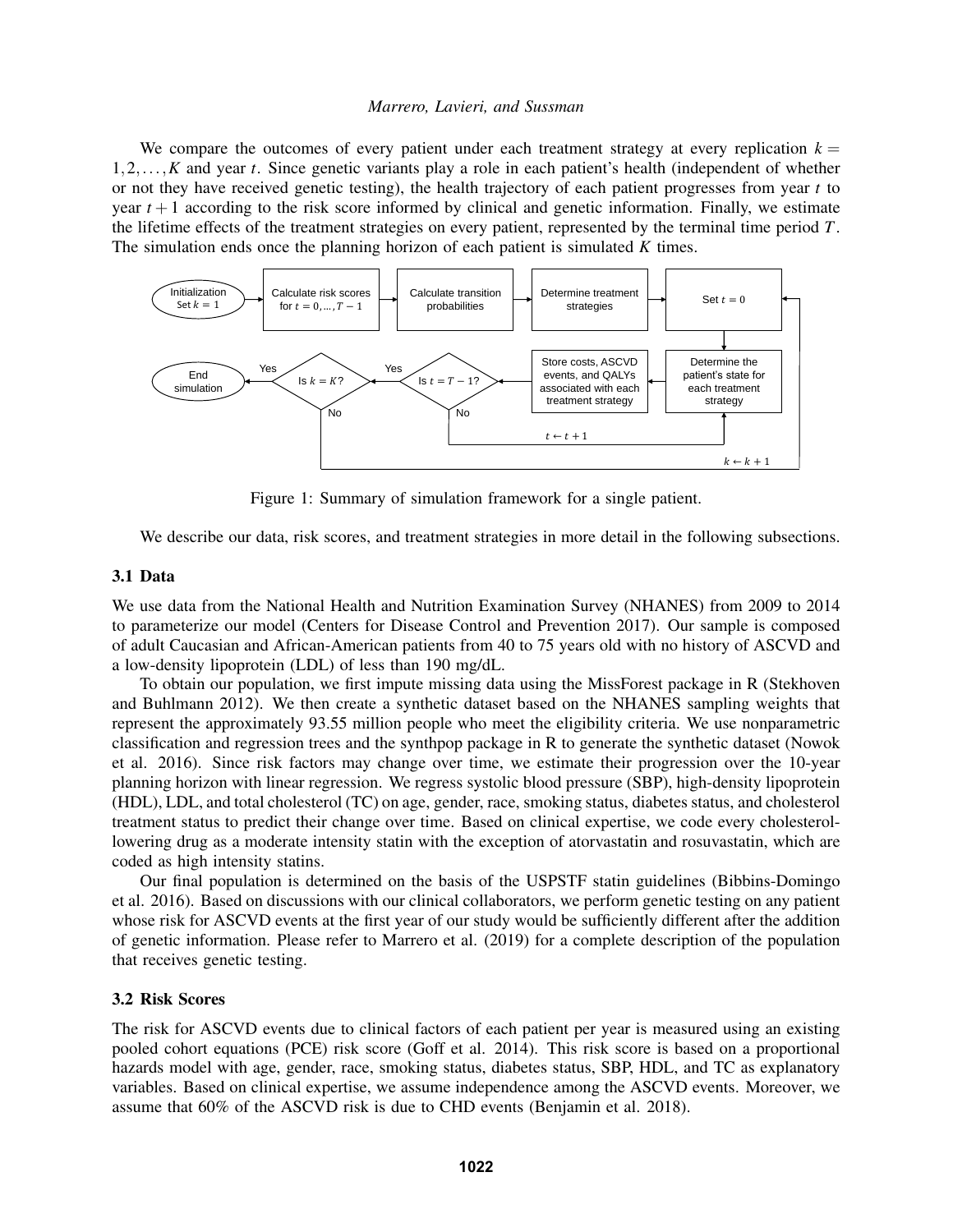While no information of the risk for stroke events due to genetic factors is available, based on communications with clinical collaborators we assume that the risk for CHD events due to genetic factors can be measured using a GRS. We assume the GRS of each patient does not change over time. Previous studies have shown that the risk for CHD due to genetic factors is nearly independent from the risk for CHD due to clinical factors [\(Khera et al. 2016;](#page-10-4) [Khera et al. 2018;](#page-10-11) [Natarajan et al. 2017\)](#page-10-5). Past research has also found that the distribution of genetic scores is near normal [\(Khera et al. 2018;](#page-10-11) [Mega et al. 2015\)](#page-10-3). This allows us to model the genetic score of each patient in our population as a standard Gaussian random variable. We then estimate the GRS as the odds ratio for CHD events per standard deviation of the genetic score, as estimated by [Khera et al. \(2018\).](#page-10-11) The PCE risk increases by an odds ratio of 1.67 per standard deviation of the genetic score [\(Khera et al. 2018;](#page-10-11) [Abraham et al. 2016\)](#page-9-12).

We assume the event rate predicted by the PCE risk score as true at a population level [\(Goff et al.](#page-9-1) [2014\)](#page-9-1). Hence, the average risk for ASCVD events in the population is expected to remain unchanged after the addition of genetic information. Since the distribution of odds ratios is asymmetric, the GRS would likely change the average risk for CHD events at a population level. To account for this, we develop a correction factor for the genetic risk scores. We define this correction factor as the ratio of the mean odds for CHD due to clinical factors to the mean odds for CHD due to clinical and genetic factors at the first year of our study. Combining the two components of the risk for CHD events, we can then estimate the risk for ASCVD events due to clinical and genetic factors, or the GenePCE risk score.

## 3.3 State Space

Our simulation model uses a state-space representation to fully describe the characteristics of every patient at each year *t*. A state  $s_t \in \mathcal{S}$  consists of a patient's demographic information, laboratory measurements, health status, and GRS at year *t*. Each patient's demographic information and laboratory measurements are incorporated into our state in the form of the PCE risk score. The demographic information encompasses the patient's age, race, and sex. The laboratory measurements include measurements of the patient's untreated SBP, HDL, TC, smoking status, and diabetes status. We assume each patient's health status can be classified at the beginning of each year into one of the following: (1) healthy (no history of CHD or stroke); (2) history of CHD but no adverse event in the current period; (3) history of stroke but no adverse event in the current period; (4) history of CHD and stroke but no adverse event in the current period; (5) survived a CHD event in the current period; (6) survived a stroke in the current period; (7) death from a non-cardiovascular disease related cause; (8) death from a CHD event in the current period; (9) death from a stroke in the current period; and (10) dead. We also assume that all patients have a healthy status at the beginning of our simulation.

### 3.4 Action Space

We limit our action space A to three treatment options: no treatment, moderate intensity statins, or high intensity statins. The treatment that patients receive each year depends on their current and future states. Once a treatment choice  $a_t \in A$  is made at the beginning of year *t*, we assume it has a near-immediate effect on each patient's health. We incorporate this effect by estimating the relative risk reduction due to treatment choice *a<sup>t</sup>* . The estimates of the effect of cholesterol-lowering statins drugs on ASCVD events are derived from [Collins et al. \(2016\).](#page-9-13)

### 3.5 Transition Probabilities

We use  $p_t(\tilde{s}_t | s_t, a_t)$  to denote the transition probability from state  $s_t$  to state  $\tilde{s}_t$ , after taking action  $a_t$  at the beginning of year *t*. To calculate the transition probabilities, we first estimate the PCE risk score (risk for ASCVD events due to clinical factors) and GenePCE risk score (risk for ASCVD events due to clinical and genetic factors). As in previous studies, we assume that if patients have a history of CHD or stroke, they are more likely to have additional ASCVD events [\(Schell et al. 2016;](#page-11-2) [Marrero et al. 2019\)](#page-10-10). To account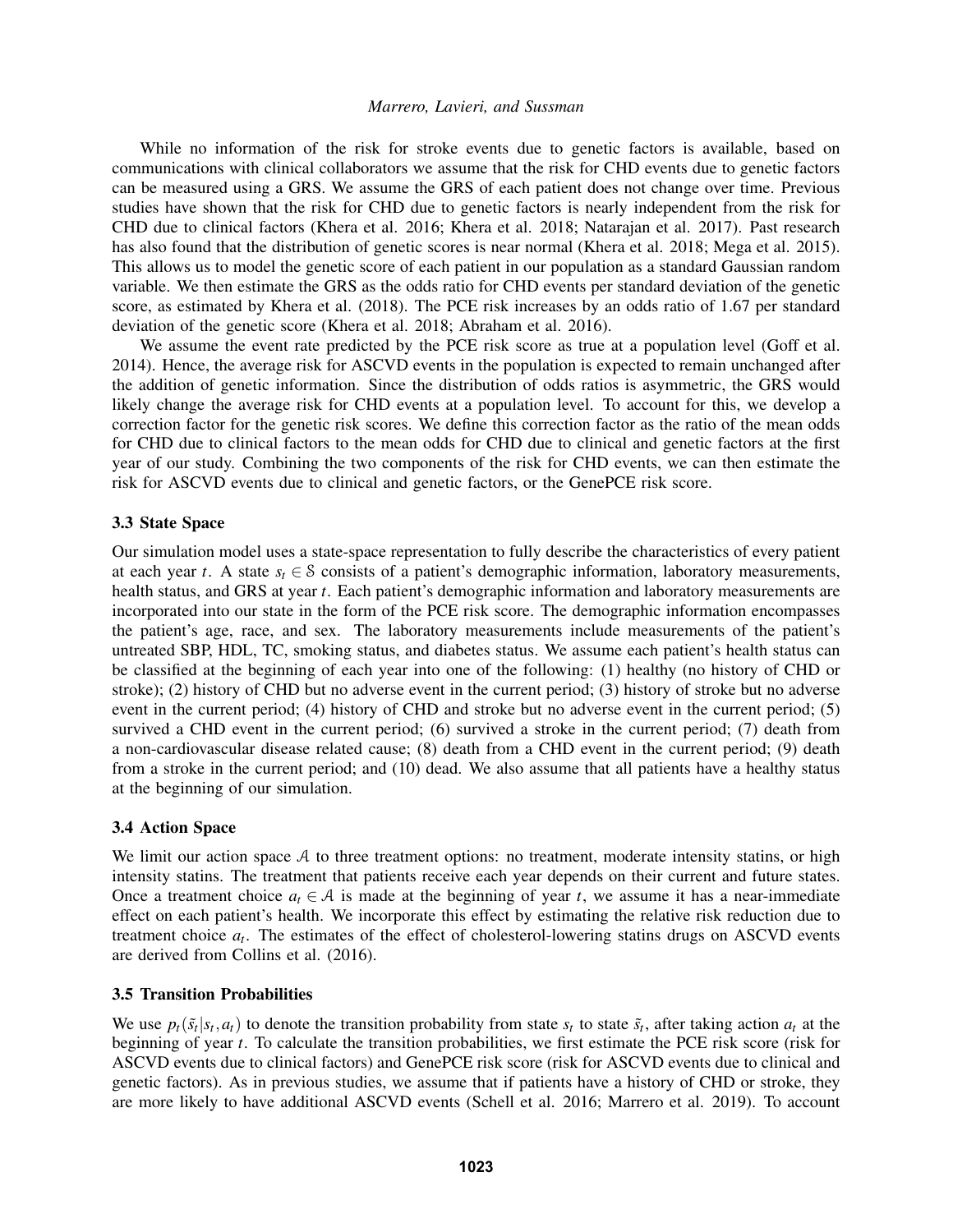for this, we multiply the patient's CHD odds by 3 if the patient has a history of CHD, multiply the stroke odds by 2 if the patient is at least 60 years old and has a history of stroke, and multiply the stroke odds by 3 if the patient has a history of stroke and is less than 60 years old [\(Brønnum-Hansen 2001;](#page-9-14) [Burn](#page-9-15) [et al. 1994\)](#page-9-15). The risks for CHD and stroke are adjusted if the patient receives treatment. For people who have an event in a given year, we calculate the probability for this event to be fatal by applying fatality likelihoods to the post-treatment risk for CHD and stroke [\(Lloyd-Jones et al. 2009;](#page-10-12) [Sussman et al. 2013\)](#page-11-5). We calculate the fatality likelihoods as the ratio of known fatal event rates from the National Center for Health Statistics to the overall event rates predicted by the PCE risk, adjusted for age and gender [\(National](#page-10-13) [Center for Health Statistics 2017\)](#page-10-13). In addition, we incorporate the probability of non-ASCVD mortality using life-tables [\(Arias et al. 2017\)](#page-9-16).

### 3.6 Rewards and Costs

We define the reward  $q_t(s_t, a_t)$  as the quality of life (QoL) associated with the patient's health status at state  $s_t$  minus the burden from treatment choice  $a_t$  at year *t*. During our study, we assume that the QoL weight depends only on the patient's health status. We obtain the QoL weights and burden from the treatment choices used during our analyses from previous studies [\(Fryback et al. 1993;](#page-9-17) [Pignone et al. 2006;](#page-11-6) [Pignone](#page-11-7) [2007;](#page-11-7) [Pandya et al. 2015\)](#page-11-3). To evaluate the lifetime effect of the treatment choices, we assume the terminal condition of a patient can be computed as the product of the patient's expected lifetime, a mortality factor that accounts for the effect of ASCVD events on future mortality, and a terminal QoL weight [\(Fryback](#page-9-17) [et al. 1993;](#page-9-17) [Pignone et al. 2006;](#page-11-6) [Pignone 2007;](#page-11-7) [Arias et al. 2017;](#page-9-16) [Pandya et al. 2015\)](#page-11-3).

The cost of fatal and non-fatal ASCVD events, history of ASCVD events, medications, and genetic testing are also obtained from existing literature [\(O'Sullivan et al. 2011;](#page-10-14) [Medical Expenditure Panel Survey](#page-10-15) [2015;](#page-10-15) [GoodRx 2017;](#page-10-16) [Color Genomics 2018\)](#page-9-18). All the cost parameters in our analyses are adjusted for inflation from the original citations. All QoL weights and costs are discounted by 3%.

### 3.7 Treatment Strategies

To evaluate the impact of genetic testing, we model the process of sequentially determining cholesterol treatment medications over the 10-year planning horizon as a finite-horizon discrete-time MDP [\(Puterman](#page-11-8) [2014\)](#page-11-8). We develop two MDP policies for each patient in our simulation, one based on clinical information only and another based on clinical and genetic information.

The objective of each MDP is to determine the treatment strategy that maximizes the expected discounted QALYs, based on the available information. We obtain optimal cholesterol treatment plans by solving the set of dynamic programming equations:

$$
v_t(s_t) = \max_{a_t \in \mathcal{A}} \left\{ \sum_{\tilde{s}_t \in \mathcal{S}} p_t(\tilde{s}_t|s_t, a_t) \big[ q_t(\tilde{s}_t, a_t) + \lambda v_{t+1}(\tilde{s}_t) \big] \right\},
$$

for  $s_t \in \mathcal{S}$ , and  $t = 0, 1, \ldots, T - 1$ , where  $\lambda = 0.97$  is the discount factor of the model. Given a terminal condition  $v_T(s_T)$ , we can find the optimal treatment strategy by recursively computing the value functions *v*<sub>t</sub>(*s*<sub>*t*</sub>) for *t* = 0,1,...,*T* − 1 and *s*<sub>*t*</sub> ∈ *S*.

Both MDPs share the same states, transition probabilities, and rewards as our simulation model. However, the MDP model developed with clinical information only does not include genetic information when treatment decisions are made.

#### 3.8 Model Evaluation

Our simulation framework allows for an estimation of the benefit of treatment plans with and without genetic information in a flexible and realistic way. Given the patient's initial state  $s<sub>0</sub>$ , our simulation framework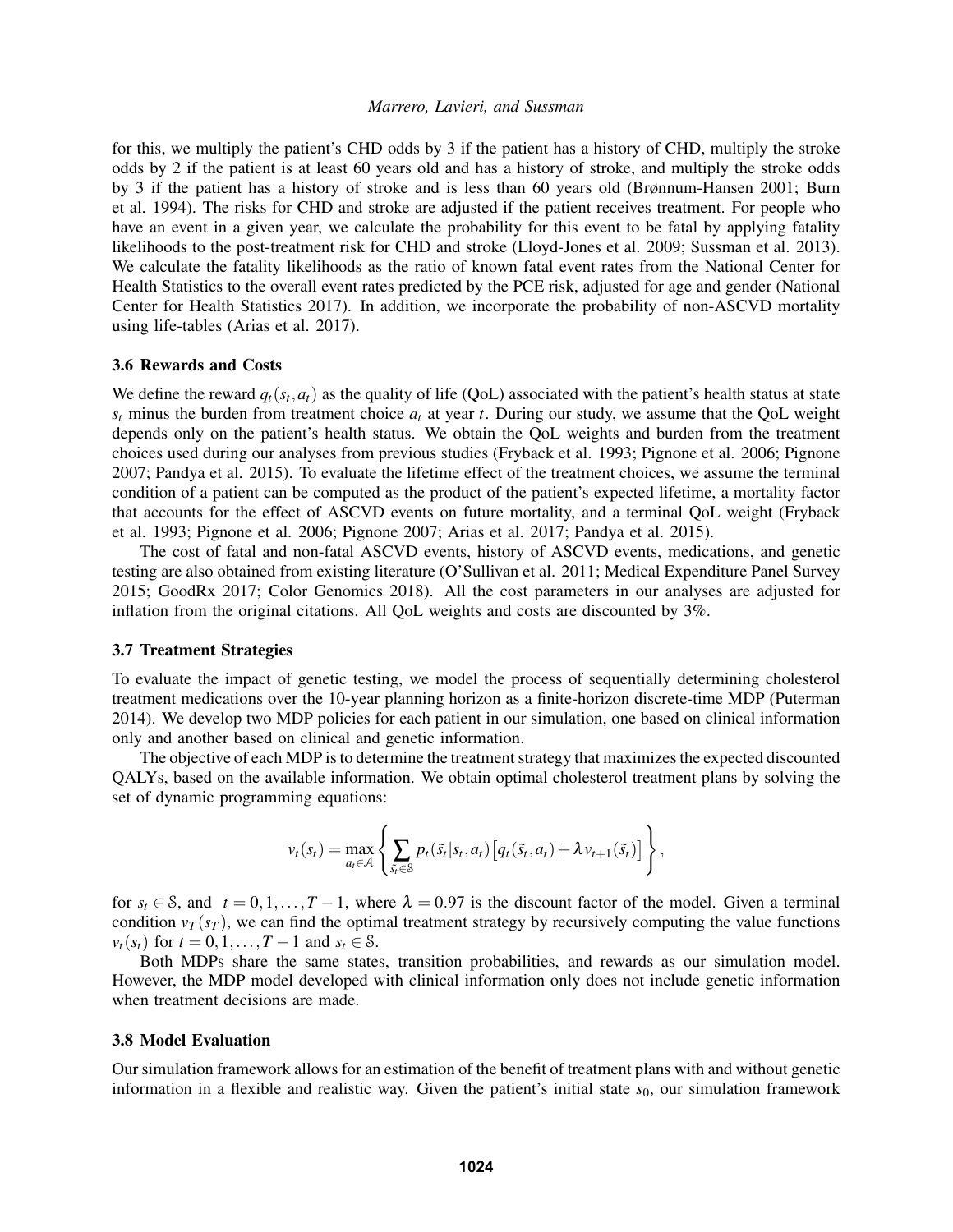enables us to approximate the total expected QALYs obtained from each treatment plan as:

$$
v_0(s_0) \approx \frac{1}{K} \sum_{k=1}^K \sum_{t=0}^{T-1} \lambda^t q_{t,k}(s_{t,k}, a_{t,k}) + \lambda^T v_T(s_{T,k}),
$$

where  $q_{t,k}(s_{t,k}, a_{t,k})$  is the QoL associated with the patient's health status minus the treatment harm from  $a_{t,k}$ at state  $s_{t,k}$ , year *t*, and replication *k*,  $v_T(s_{T,k})$  is the terminal condition as defined in the MDP formulation at state  $s_{T,k}$ ,  $\lambda = 0.97$  is the discount factor of the model, and *K* is the total number of replications in our simulation model.

### 3.9 Calibration and Validation

To ensure the number of fatal and non-fatal CHD and stroke events in our simulation match those of the national statistics, we calibrate the amount of events predicted by the risk scores. Mortality from second cardiovascular events and known overdiagnosis of cardiovascular diseases is accounted for by decreasing the fatal event rates reported by the National Center for Health Statistics by 50% [\(Govindan et al. 2014\)](#page-10-17). We estimate the overall event rates predicted by the risk scores by simulating the first year of the 10-year planning horizon of every patient following the USPSTF statin guidelines 50 times. We also run a baseline simulation in which the study population is untreated and the event rates are calibrated with national data [\(National Center for Health Statistics 2017\)](#page-10-13). The calibration of our model was verified by a clinical researcher at the University of Michigan Medical School.

Our simulation was built with high face validity by discussing the parameters and logic with experts in the field. Our co-author, a practicing clinician at the University of Michigan Hospital and researcher at the Veterans Affairs Ann Arbor Healthcare System, helped to validate our model. Additionally, our estimates of the effect of genetic information on the risk for CHD events were discussed with geneticists at the Massachusetts General Hospital and the Department of Medicine at Harvard Medical School.

All analyses are performed with R (v3.5.0 The R Foundation for Statistical Computing, Vienna AT) [\(R](#page-11-9) [Core Team 2016\)](#page-11-9). The computations are made using 50 Intel Xeon CPUs and 256GB of RAM. A single replicate of our simulation requires approximately 5 seconds of computing time.

### <span id="page-5-0"></span>4 RESULTS

The number of replications needed to capture the heterogeneity in our population and to observe lowprobability events is first evaluated. We study how the average QALYs saved and cost incurred per patient change by incorporating genetic information into treatment plans as we increase the number of replications. The effect of genetic information on each patient's PCE risk at the first year of our study is then investigated. Subsequently, we estimate the number of CHD events averted, QALYs saved, costs incurred, and cost per QALY saved following both treatment strategies, compared to no treatment. Lastly, we evaluate the impact of performing genetic testing in patients below and above 50 years old and in male and female patients while varying the cost of genetic testing from \$0 to \$400. See [Marrero et al. \(2019\)](#page-10-10) for the implication of genetic testing in current practice and additional analyses.

## 4.1 Selection of Number of Replications

Before investigating the impact of genetic testing in a representative sample of the US population, we derive the number of replications to run our simulation model empirically. We observe that the average QALYs saved and cost incurred after 750 replications are close to the average QALYs saved and cost incurred at 2,000 replications with small variation (Figure [2\)](#page-6-0). Based on this, we choose to run the simulation  $K = 750$ times for all analyses.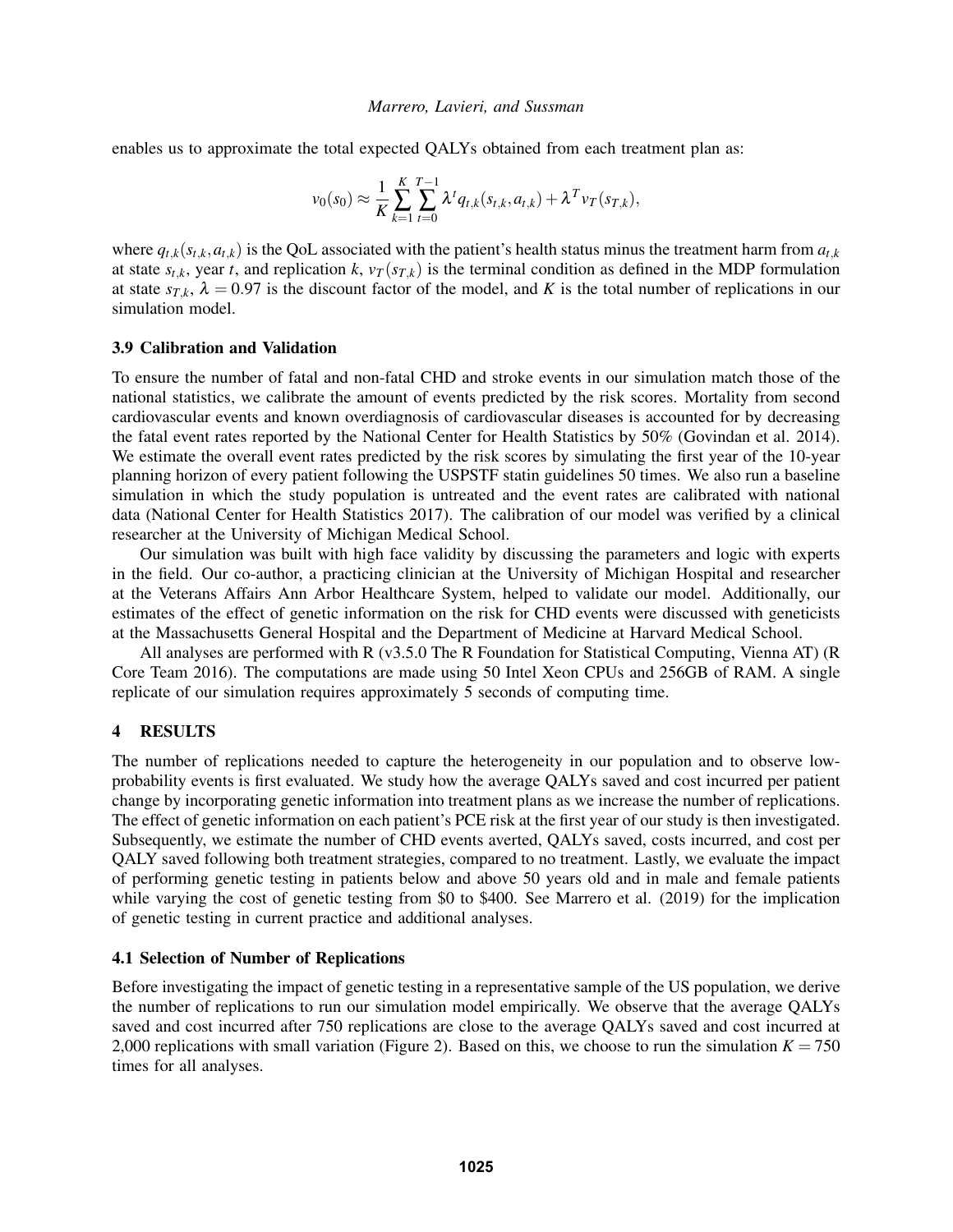

<span id="page-6-0"></span>Figure 2: Convergence of QALYs saved and cost incurred due to genetic testing in simulation. Figure [2\(](#page-6-0)a) illustrates the average QALYs saved due to genetic testing using from 1 to 1,500 replications. Points in Figure [2\(](#page-6-0)b) represent the average cost incurred due to genetic testing using from 1 to 1,500 replications. The red horizontal lines in plots show the average QALYs saved and cost incurred at 2,000 replications.

## 4.2 Comparison of Risk Scores

Out of a population of 93.55 million patients, 16.17 million (17.29%) patients receive a genetic test at the first year of our study. Even though genetic information does not change the overall rate of events in the population, it may change the individual risk scores of patients. The genetic information of patients alters their risk for ASCVD events and may change their treatment plans. Figure [3](#page-7-1) shows an overall comparison of the PCE and GenePCE risk scores at the first year of our study. We observe that genetic information helps identify individuals at increased risk for ASCVD events. However, it can be noticed that most of the population have GenePCE risk scores slightly lower than PCE risk scores.

# 4.3 Impact of Genetic Testing

Table [1](#page-7-2) summarizes the health outcomes and costs of both treatment strategies compared to no treatment. We observe that the policies informed with clinical and genetic information averted 86 more CHD events and saved 390 more OALYs than the policies informed with clinical information only. Patients with GenePCE scores higher than PCE scores may require a more intense treatment than they would have received without genetic information. Conversely, patients for whom the GenePCE score is lower than the PCE score may require less treatment under the GenePCE score than given without genetic information.

After genetic testing, the cost of treatment decreases by \$9.42 million. Since genetic testing provides information about which patients should receive higher treatment intensity, the cost due to ASCVD events decreases by \$2.59 million using clinical and genetic information. Nonetheless, the policies derived using clinical and genetic information have an additional cost of \$3.14 billion due to genetic testing (\$200 per test in our base case). These cost estimates lead to an increase of nearly 3.13 billion USD in the total cost of the policies informed with clinical and genetic information. Understanding which population benefits the most from genetic testing may result in better health outcomes and lower costs.

### 4.4 Population and Genetic Testing Cost Analysis

By performing genetic testing on different populations, we are able to further identify which individuals would benefit the most from a genetic test. Both treatment strategies are well below the commonly used costeffectiveness thresholds for all populations and testing costs, when compared to no treatment [\(Neumann](#page-10-18)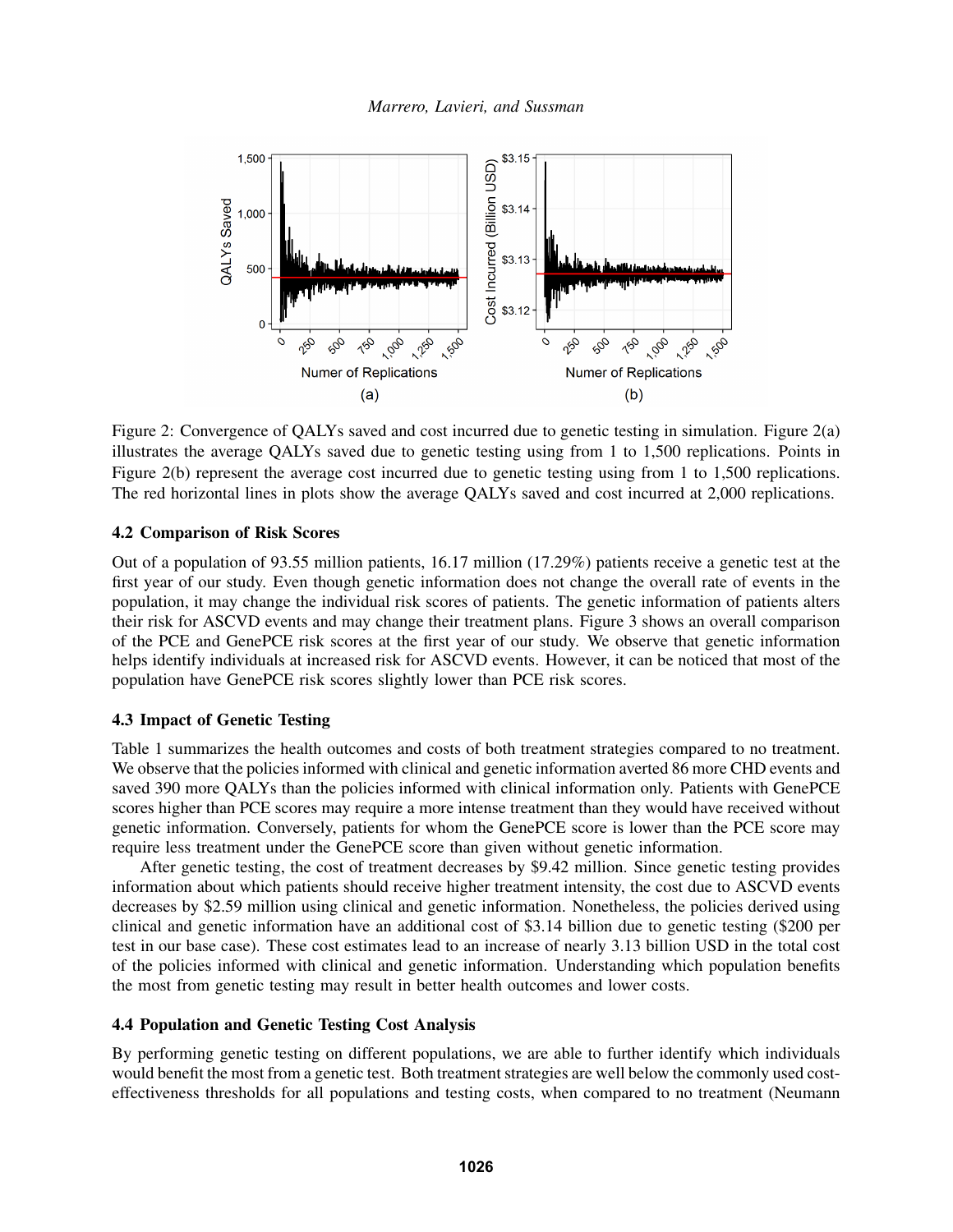

<span id="page-7-1"></span>Figure 3: Comparison of PCE and GenePCE risk scores. The population size is represented with the color gradient (dark blue indicates the smallest population sizes and dark orange indicates the biggest population sizes). Figure [3\(](#page-7-1)a) shows the risk scores of the whole population (93.55 million people). Figure [3\(](#page-7-1)b) shows the risk scores of the patients that receive a genetic test during the first year of our study (16.17 million people).

[et al. 2014\)](#page-10-18). We find that the policies informed with clinical and genetic information are cost-saving compared to the policies informed with clinical information only if there is no cost associated with genetic testing. Genetic testing is most cost-effective if performed on people who are less than 50 years old. It is least cost-effective if performed on female individuals only. However, the incremental cost-effectiveness ratio (ICER) of the policies informed with clinical and genetic information compared to the policies derived with clinical information only is considerably higher than the regularly used cost-effectiveness thresholds in all scenarios [\(Neumann et al. 2014\)](#page-10-18). The results of our population and genetic testing cost analysis are included in Figure [4.](#page-8-0)

## <span id="page-7-0"></span>5 CONCLUSIONS AND FUTURE WORK

In this paper, we presented a simulation framework to evaluate the implications of genetic testing on optimal cholesterol treatment plans using a 10-year planning horizon. We applied this framework to a large sample representative of an adult population in the US. Although our simulation required longer running times

<span id="page-7-2"></span>Table 1: Population health outcomes at the end of the 10-year time horizon. The policies informed with clinical information only and with clinical and genetic information are compared to no treatment. Results are averages over 750 replications. Values within parenthesis indicate the standard deviation across replications.

| <b>Information Considered</b>               | Clinical              | Clinical and Genetic     |
|---------------------------------------------|-----------------------|--------------------------|
| Moderate intensity treatment, patient-years | 121,875 (25,979)      | 155,512 (30,085)         |
| High intensity treatment, patient-years     | 149,188,644 (276,853) | 149, 153, 543 (277, 348) |
| CHD events averted by treatment             | 275,038 (30,272)      | 275,124 (30,298)         |
| QALYs saved                                 | 4,286,972 (241,950)   | 4,287,362 (242,010)      |
| Total cost, billion USD                     | \$27.81 (\$2.49)      | \$30.94 (\$2.49)         |
| Cost/QALY saved, USD                        | $$6,488$ (\$840)      | $$7,216$ (\$874)         |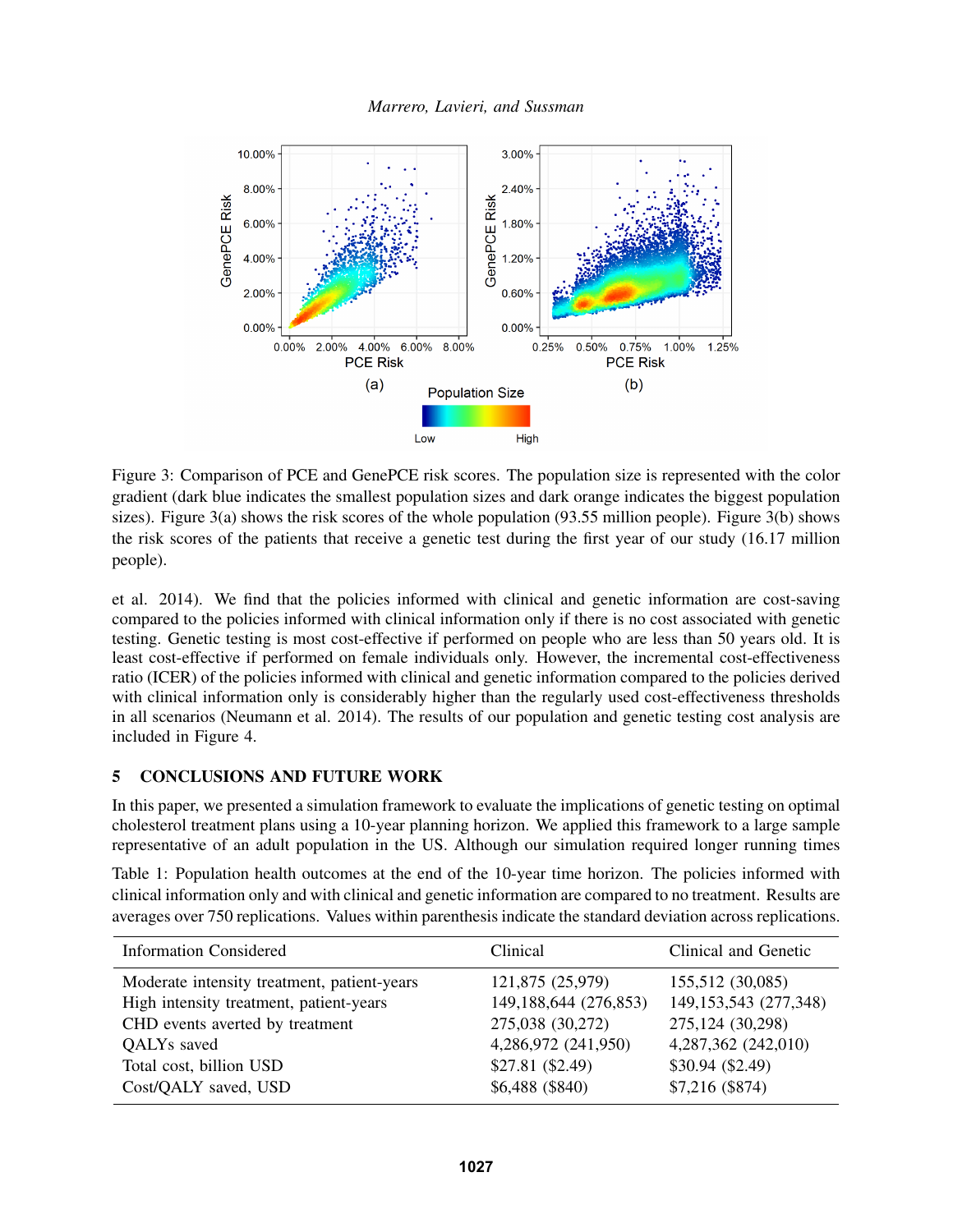

<span id="page-8-0"></span>Figure 4: Incremental cost-effectiveness ratio (ICER) of genetic information in different populations and costs of genetic testing. Points indicate the ICER of genetic information at genetic testing costs of \$50, \$100, \$200, and \$400 per test. The base population represents performing genetic testing according to clinical expertise and the USPSTF statin guidelines. A base-10 logarithmic scale was used in the vertical axis for illustration purposes. Minor tick marks in the vertical axis represent 10% increases between the major tick marks.

than simpler models (such as Markov cohort models), it enabled us to asses different aspects of our model with great flexibility.

While we have modeled genetic testing based on the USPSTF statin guidelines and clinical expertise, two key extensions of this work are to identify the population that would benefit the most from genetic information and when to perform such a test. We leave these questions for future work [\(Marrero, Lavieri,](#page-10-19) [and Sussman 2019\)](#page-10-19). It might also be worthwhile to limit the amount of treatment recommended by the MDPs so that optimal treatment plans are cost-effective.

This work could also be extended by incorporating other cholesterol-lowering drugs (such as fibrates). We chose statins because they are the most commonly used cholesterol-lowering drugs and there is reliable data about their benefit. Another extension of this work could be to incorporate the effect of genetic testing on hypertension treatment or aspirin use. The same genetic test could be used to guide decisions of multiple conditions at once. However, risk prediction plays a smaller role in hypertension treatment decisions and the clinical benefit of aspirin is now unclear [\(McNeil et al. 2018\)](#page-10-20).

Although there are multiple extensions of this simulation model, we have developed a framework to evaluate the impact of genetic testing on optimal cholesterol treatment plans. Our simulation framework may also be used to evaluate other treatment strategies such as the USPSTF guidelines or the ACC/AHA statin guidelines in practice [\(Bibbins-Domingo et al. 2016;](#page-9-2) [Goff et al. 2014;](#page-9-1) [Marrero et al. 2019\)](#page-10-10). We sought to find treatment strategies that maximized the expected discounted QALYs due to their popularity in quantifying the health-related benefits gained from clinical interventions [\(Fonarow et al. 2017;](#page-9-8) [Glover](#page-9-3) [et al. 2018;](#page-9-3) [Jarmul et al. 2018;](#page-10-2) [Mason et al. 2014\)](#page-10-7). Other objective functions (such as cost alone, or more general utility functions) may be used to find treatment plans.

While our model may not be straightforward to implement at its current stage, it serves as a first step towards quantifying the effect of genetic information in general treatment guidelines. In fact, current guidelines already require risk calculation. We believe that when a GRS is already calculated, incorporating these results would be technically feasible. As genetic information becomes increasingly available, having such a framework becomes crucial.

## ACKNOWLEDGMENTS

Research supported in part by the NSF grants DGE 1256260 and CMMI-1552545 and the United States Department of Veterans Affairs grants VA HSR&D CDA13-021 and VA HSR&D IIR 15-432.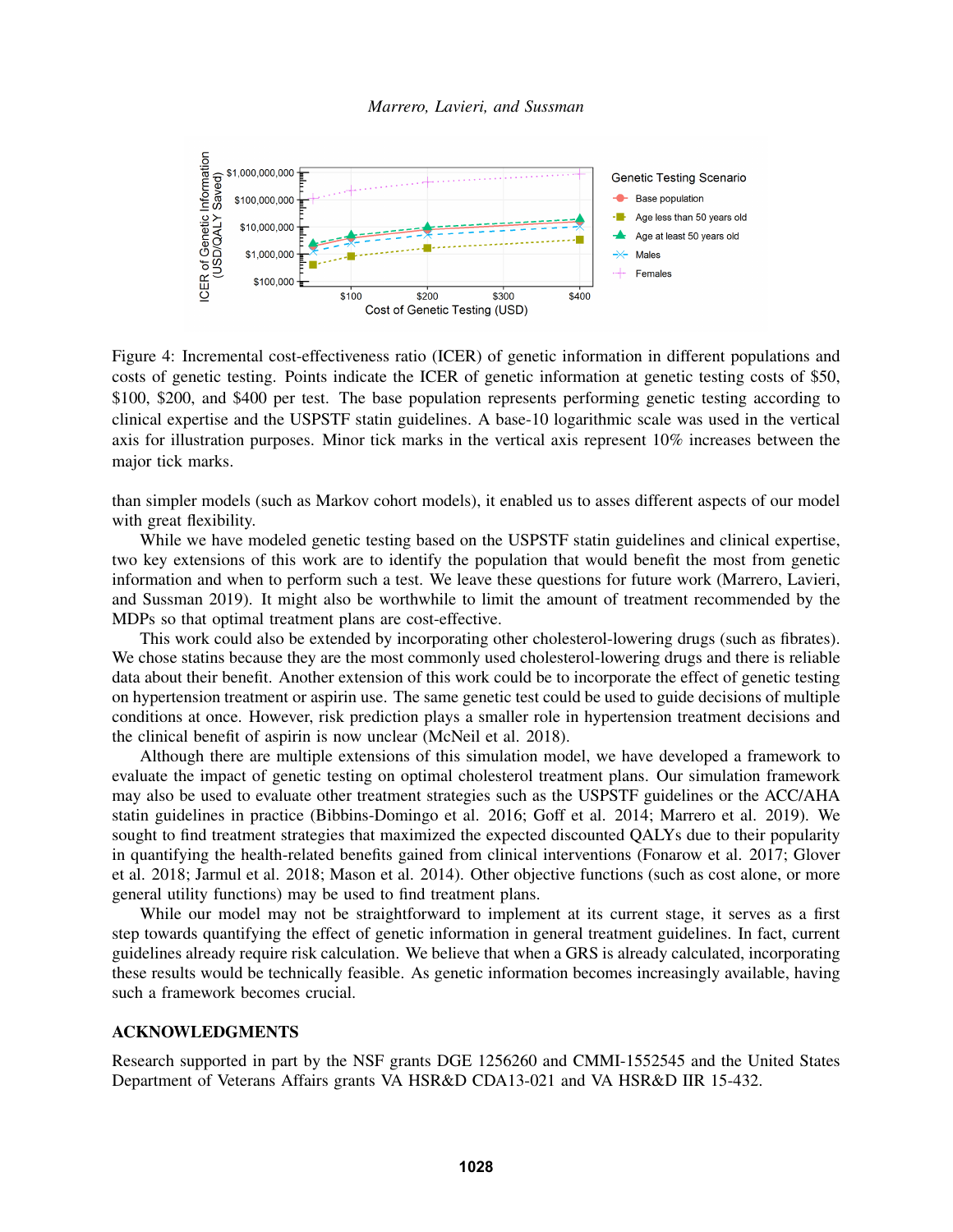#### **REFERENCES**

- <span id="page-9-12"></span>Abraham, G., A. S. Havulinna, O. G. Bhalala, S. G. Byars, A. M. De Livera, L. Yetukuri, E. Tikkanen, M. Perola, H. Schunkert, E. J. Sijbrands, A. Palotie, N. J. Samani, V. Salomaa, S. Ripatti, and M. Inouye. 2016. "Genomic Prediction of Coronary Heart Disease". *European Heart Journal* 37(43):3267–3278.
- <span id="page-9-5"></span>Abraham, G., A. Kowalczyk, J. Zobel, and M. Inouye. 2013. "Performance and Robustness of Penalized and Unpenalized Methods for Genetic Prediction of Complex Human Disease". *Genetic Epidemiology* 37(2):184–195.
- <span id="page-9-4"></span>Abraham, G., J. A. Tye-Din, O. G. Bhalala, A. Kowalczyk, J. Zobel, and M. Inouye. 2014. "Accurate and Robust Genomic Prediction of Celiac Disease Using Statistical Learning". *PLoS Genetics* 10(2):e1004137.
- <span id="page-9-16"></span>Arias, E., M. Heron, and J. Xu. 2017. "United States Life Tables, 2013". *National Vital Statistics Reports* 66(3):1–64.
- <span id="page-9-0"></span>Benjamin, E. J., S. S. Virani, C. W. Callaway, A. M. Chamberlain, A. R. Chang, S. Cheng, S. E. Chiuve, M. Cushman, F. N. Delling, R. Deo, S. D. de Ferranti, J. F. Ferguson, M. Fornage, C. Gillespie, C. R. Isasi, M. C. Jimenez, L. C. Jordan, ´ S. E. Judd, D. Lackland, J. H. Lichtman, L. Lisabeth, S. Liu, C. T. Longenecker, P. L. Lutsey, J. S. Mackey, D. B. Matchar, K. Matsushita, M. E. Mussolino, K. Nasir, M. O'Flaherty, L. P. Palaniappan, A. Pandey, D. K. Pandey, M. J. Reeves, M. D. Ritchey, C. J. Rodriguez, G. A. Roth, W. D. Rosamond, U. K. Sampson, G. M. Satou, S. H. Shah, N. L. Spartano, D. L. Tirschwell, C. W. Tsao, J. H. Voeks, J. Z. Willey, J. T. Wilkins, J. H. Wu, H. M. Alger, S. S. Wong, and P. Muntner. 2018. "Heart Disease and Stroke Statistics - 2018 Update: A Report From the American Heart Association". *Circulation* 137(12):E67–E492.
- <span id="page-9-2"></span>Bibbins-Domingo, K., D. C. Grossman, S. J. Curry, K. W. Davidson, J. W. Epling, F. A. R. García, M. W. Gillman, A. R. Kemper, A. H. Krist, A. E. Kurth, C. S. Landefeld, M. L. LeFevre, C. M. Mangione, W. R. Phillips, D. K. Owens, M. G. Phipps, and M. P. Pignone. 2016. "Statin Use for the Primary Prevention of Cardiovascular Disease in Adults". *JAMA - Journal of the American Medical Association* 316(19):1997.
- <span id="page-9-14"></span>Brønnum-Hansen, H. 2001. "Survival and Cause of Death After Myocardial Infarction: The Danish MONICA Study". *Journal of Clinical Epidemiology* 54(12):1244–1250.
- <span id="page-9-15"></span>Burn, J., M. Dennis, J. Bamford, P. Sandercock, D. Wade, and C. Warlow. 1994. "Long-Term Risk of Recurrent Stroke After a First-Ever Stroke. The Oxfordshire Community Stroke Project". *Stroke* 25(2):333–7.
- <span id="page-9-9"></span>Cannon, C. P., I. Khan, A. C. Klimchak, M. R. Reynolds, R. J. Sanchez, and W. J. Sasiela. 2017. "Simulation of Lipid-Lowering Therapy Intensification in a Population with Atherosclerotic Cardiovascular Disease". *JAMA Cardiology* 2(9):959–966.
- <span id="page-9-11"></span>Centers for Disease Control and Prevention. 2017. "National Health and Nutrition Examination Survey Data". [https://www.cdc.](https://www.cdc.gov/nchs/nhanes/about_nhanes.htm) [gov/nchs/nhanes/about](https://www.cdc.gov/nchs/nhanes/about_nhanes.htm)\_nhanes.htm, accessed 30<sup>th</sup> March 2018.
- <span id="page-9-13"></span>Collins, R., C. Reith, J. Emberson, J. Armitage, C. Baigent, L. Blackwell, R. Blumenthal, J. Danesh, G. D. Smith, D. DeMets, S. Evans, M. Law, S. MacMahon, S. Martin, B. Neal, N. Poulter, D. Preiss, P. Ridker, I. Roberts, A. Rodgers, P. Sandercock, K. Schulz, P. Sever, J. Simes, L. Smeeth, N. Wald, S. Yusuf, and R. Peto. 2016. "Interpretation of the Evidence for the Efficacy and Safety of Statin Therapy". *The Lancet* 388(10059):2532–2561.
- <span id="page-9-18"></span>Color Genomics. 2018. "Genetic Testing for Inherited Heart Conditions". [https://www.color.com/product/](https://www.color.com/product/hereditary-heart-health-genetic-test) [hereditary-heart-health-genetic-test,](https://www.color.com/product/hereditary-heart-health-genetic-test) accessed 19<sup>th</sup> November 2019.
- <span id="page-9-6"></span>Cooper, K., S. C. Brailsford, R. Davies, and J. Raftery. 2006. "A Review of Health Care Models for Coronary Heart Disease Interventions". *Health Care Management Science* 9(4):311–324.
- <span id="page-9-7"></span>Denton, B. T., M. Kurt, N. D. Shah, S. C. Bryant, and S. a. Smith. 2009. "Optimizing the Start Time of Statin Therapy for Patients with Diabetes". *Medical Decision Making* 29(3):351–367.
- <span id="page-9-10"></span>Ferranti, J. S., and P. J. de Freitas Filho. 2011. "Dynamic Mortality Simulation Model Incorporating Risk Indicators for Cardiovascular Diseases". In *Proceedings of the 2011 Winter Simulation Conference*, edited by S. Jain, R. R. Creasey, J. Himmelspach, K. P. White, and M. Fu, 1263–1274. Piscataway, New Jersey: Institute of Electrical and Electronics Engineers, Inc.
- <span id="page-9-8"></span>Fonarow, G. C., A. C. Keech, T. R. Pedersen, R. P. Giugliano, P. S. Sever, P. Lindgren, B. Van Hout, G. Villa, Y. Qian, R. Somaratne, and M. S. Sabatine. 2017. "Cost-Effectiveness of Evolocumab Therapy for Reducing Cardiovascular Events in Patients with Atherosclerotic Cardiovascular Disease". *JAMA Cardiology* 2(10):1069–1078.
- <span id="page-9-17"></span>Fryback, D. G., E. J. Dasbach, R. Klein, B. E. Klein, N. Dorn, K. Peterson, and P. A. Martin. 1993. "The Beaver Dam Health Outcomes Study: Initial Catalog of Health-State Quality Factors". *Medical Decision Making* 13(2):89–102.
- <span id="page-9-3"></span>Glover, M., E. Jones, K. Masconi, M. Sweeting, S. Thompson, J. Powell, P. Ulug, and M. Bown. 2018. "Discrete Event Simulation for Decision Modeling in Health Care: Lessons from Abdominal Aortic Aneurysm Screening". *Medical Decision Making* 38(4):439–451.
- <span id="page-9-1"></span>Goff, D. C., D. M. Lloyd-Jones, G. Bennett, S. Coady, R. B. D'Agostino, R. Gibbons, P. Greenland, D. T. Lackland, D. Levy, C. J. O'Donnell, J. G. Robinson, J. S. Schwartz, S. T. Shero, S. C. Smith, P. Sorlie, N. J. Stone, and P. W. Wilson. 2014. "2013 ACC/AHA Guideline on the Assessment of Cardiovascular Risk: A Report of the American College of Cardiology/American Heart Association Task Force on Practice Guidelines". *Circulation* 129(25 SUPPL. 1).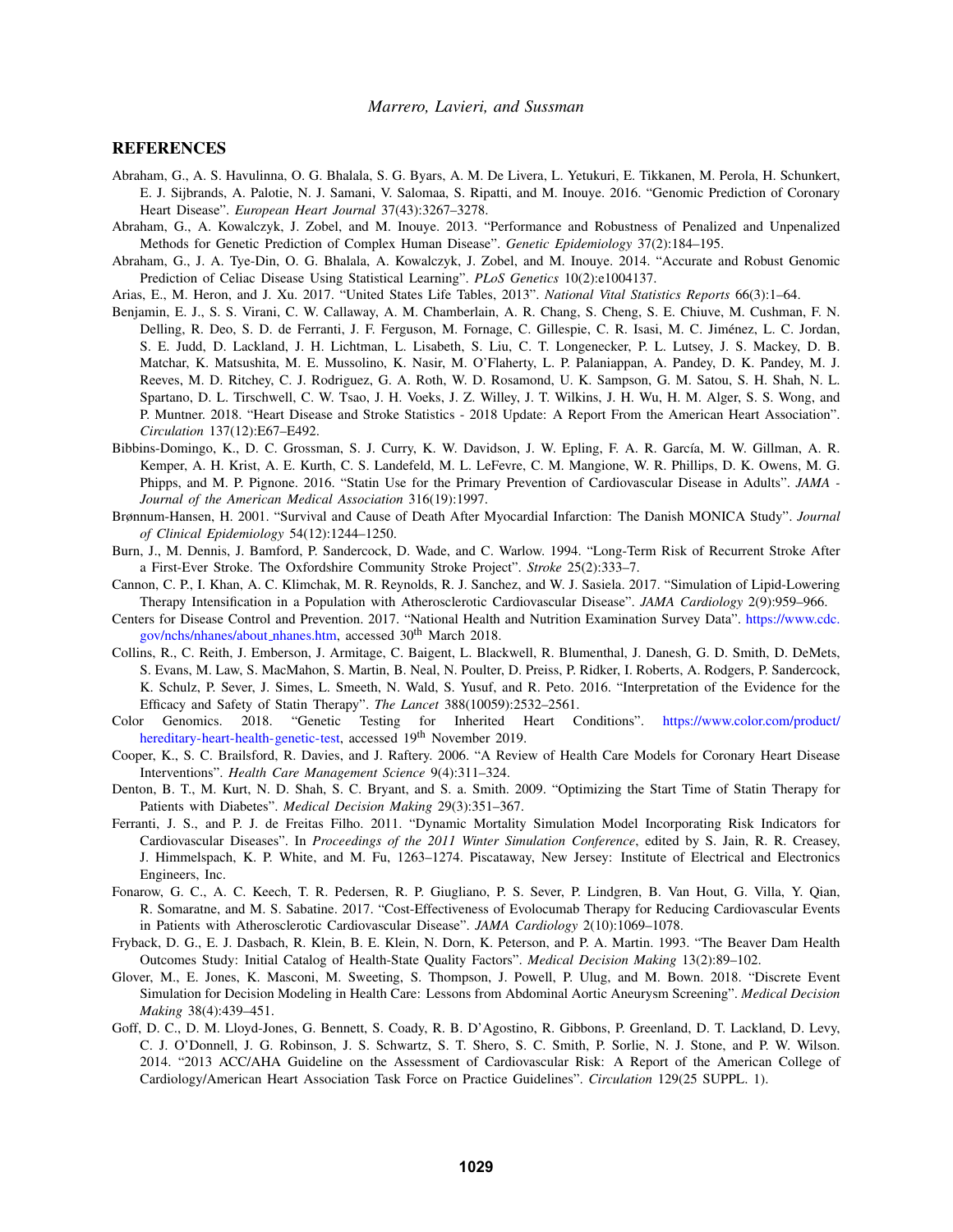- <span id="page-10-16"></span>GoodRx. 2017. "Prescription Prices, Coupons and Pharmacy Information". [https://www.goodrx.com/,](https://www.goodrx.com/) accessed 12<sup>th</sup> January 2017.
- <span id="page-10-17"></span>Govindan, S., L. Shapiro, K. M. Langa, and T. J. Iwashyna. 2014. "Death Certificates Underestimate Infections as Proximal Causes of Death in the U.S.". *PLoS ONE* 9(5):3–6.
- <span id="page-10-6"></span>Hauskrecht, M., and H. Fraser. 2000. "Planning Treatment of Ischemic Heart Disease with Partially Observable Markov Decision Processes". *Artificial Intelligence in Medicine* 18:221–244.
- <span id="page-10-0"></span>Heron, M. 2018. "Deaths: Leading Causes for 2016". *National Vital Statistics Reports* 67(6):1–77.
- <span id="page-10-2"></span>Jarmul, J., M. J. Pletcher, K. Hassmiller Lich, S. B. Wheeler, M. Weinberger, C. L. Avery, D. E. Jonas, S. Earnshaw, and M. Pignone. 2018. "Cardiovascular Genetic Risk Testing for Targeting Statin Therapy in the Primary Prevention of Atherosclerotic Cardiovascular Disease". *Circulation: Cardiovascular Quality and Outcomes* 11(4):e004171.
- <span id="page-10-11"></span>Khera, A. V., M. Chaffin, K. G. Aragam, M. E. Haas, C. Roselli, S. H. Choi, P. Natarajan, E. S. Lander, S. A. Lubitz, P. T. Ellinor, and S. Kathiresan. 2018. "Genome-wide Polygenic Scores for Common Diseases Identify Individuals with Risk Equivalent to Monogenic Mutations". *Nature Genetics* 50(9):1219–1224.
- <span id="page-10-4"></span>Khera, A. V., C. A. Emdin, I. Drake, P. Natarajan, A. G. Bick, N. R. Cook, D. I. Chasman, U. Baber, R. Mehran, D. J. Rader, V. Fuster, E. Boerwinkle, O. Melander, M. Orho-Melander, P. M. Ridker, and S. Kathiresan. 2016. "Genetic Risk, Adherence to a Healthy Lifestyle, and Coronary Disease". *New England Journal of Medicine* 375(24):2349–2358.
- <span id="page-10-8"></span>Liu, S., J. C. Xu, G. Liu, H. Xue, D. Bishai, and Y. Wang. 2018. "Evaluating Cost-Effectiveness of Treatment Options for Diabetes Patients Using System Dynamics Modeling". In *Proceedings of the 2018 Winter Simulation Conference*, edited by M. Rabe, A. A. Juan, N. Mustafee, S. J. A. Skoogh, and B. Johansson, 2577–2588. Piscataway, New Jersey: Institute of Electrical and Electronics Engineers, Inc.
- <span id="page-10-12"></span>Lloyd-Jones, D., R. Adams, M. Carnethon, G. De Simone, T. B. Ferguson, K. Flegal, E. Ford, K. Furie, A. Go, K. Greenlund, N. Haase, S. Hailpern, M. Ho, V. Howard, B. Kissela, S. Kittner, D. Lackland, L. Lisabeth, A. Marelli, M. McDermott, J. Meigs, D. Mozaffarian, G. Nichol, C. O'Donnell, V. Roger, W. Rosamond, R. Sacco, P. Sorlie, R. Stafford, J. Steinberger, T. Thom, S. Wasserthiel-Smoller, N. Wong, J. Wylie-Rosett, and Y. Hong. 2009, jan. "Heart Disease and Stroke Statistics—2009 Update". *Circulation* 119(3):119:e21–e181.
- <span id="page-10-1"></span>MacRae, C. A., and R. S. Vasan. 2016. "The Future of Genetics and Genomics". *Circulation* 133(25):2634–2639.
- <span id="page-10-10"></span>Marrero, W. J., M. S. Lavieri, S. Butler, A. V. Khera, J. Burke, and J. B. Sussman. 2019. "Decision Analysis to Determine a Cost-Effective Population for use Genome-Wide Polygenic Scores for Statin use for Primary Prevention". *Working Paper*.
- <span id="page-10-19"></span>Marrero, W. J., M. S. Lavieri, and J. B. Sussman. 2019. "Optimal Cholesterol Treatment Plans and Genetic Testing Strategies for Cardiovascular Diseases". *Working Paper*.
- <span id="page-10-7"></span>Mason, J. E., B. T. Denton, N. D. Shah, and S. A. Smith. 2014. "Optimizing the Simultaneous Management of Blood Pressure and Cholesterol for Type 2 Diabetes Patients". *European Journal of Operational Research* 233(3):727–738.
- <span id="page-10-20"></span>McNeil, J. J., M. R. Nelson, R. L. Woods, J. E. Lockery, R. Wolfe, C. M. Reid, B. Kirpach, R. C. Shah, D. G. Ives, E. Storey, J. Ryan, A. M. Tonkin, A. B. Newman, J. D. Williamson, K. L. Margolis, M. E. Ernst, W. P. Abhayaratna, N. Stocks, S. M. Fitzgerald, S. G. Orchard, R. E. Trevaks, L. J. Beilin, G. A. Donnan, P. Gibbs, C. I. Johnston, B. Radziszewska, R. Grimm, and A. M. Murray. 2018. "Effect of Aspirin on All-Cause Mortality in the Healthy Elderly". *New England Journal of Medicine* 379(16):1519–1528.
- <span id="page-10-15"></span>Medical Expenditure Panel Survey. 2015. "MEPS HC-163: 2013 Full Year Consolidated Data File". [https://meps.ahrq.gov/](https://meps.ahrq.gov/data_stats/download_data_files_detail.jsp?cboPufNumber=HC-163) data\_stats/download\_data\_files\_[detail.jsp?cboPufNumber=HC-163,](https://meps.ahrq.gov/data_stats/download_data_files_detail.jsp?cboPufNumber=HC-163) accessed 9<sup>th</sup> April 2017.
- <span id="page-10-3"></span>Mega, J. L., N. O. Stitziel, J. G. Smith, D. I. Chasman, M. J. Caulfield, J. J. Devlin, F. Nordio, C. L. Hyde, C. P. Cannon, F. M. Sacks, N. R. Poulter, P. S. Sever, P. M. Ridker, E. Braunwald, O. Melander, S. Kathiresan, and M. S. Sabatine. 2015. "Genetic Risk, Coronary Heart Disease Events, and the Clinical Benefit of Statin Therapy: An Analysis of Primary and Secondary Prevention Trials". *The Lancet* 385(9984):2264–2271.
- <span id="page-10-5"></span>Natarajan, P., R. Young, N. O. Stitziel, S. Padmanabhan, U. Baber, R. Mehran, S. Sartori, V. Fuster, D. F. Reilly, A. Butterworth, D. J. Rader, I. Ford, N. Sattar, and S. Kathiresan. 2017. "Polygenic Risk Score Identifies Subgroup with Higher Burden of Atherosclerosis and Greater Relative Benefit from Statin Therapy in the Primary Prevention Setting". *Circulation* 135(22):2091–2101.
- <span id="page-10-13"></span>National Center for Health Statistics 2017. "Health, United States, 2016: With Chartbook on Long-term Trends in Health". *Center for Disease Control*:314–317.
- <span id="page-10-18"></span>Neumann, P. J., J. T. Cohen, and M. C. Weinstein. 2014. "Updating Cost-Effectiveness - The Curious Resilience of the \$50,000-per-QALY Threshold". *New England Journal of Medicine* 371(9):796–797.
- <span id="page-10-9"></span>Nowok, B., G. M. Raab, and C. Dibben. 2016. "synthpop: Bespoke Creation of Synthetic Data in R". *Journal of Statistical Software* 74(11).
- <span id="page-10-14"></span>O'Sullivan, A. K., J. Rubin, J. Nyambose, A. Kuznik, D. J. Cohen, and D. Thompson. 2011. "Cost Estimation of Cardiovascular Disease Events in the US". *PharmacoEconomics* 29(8):693–704.